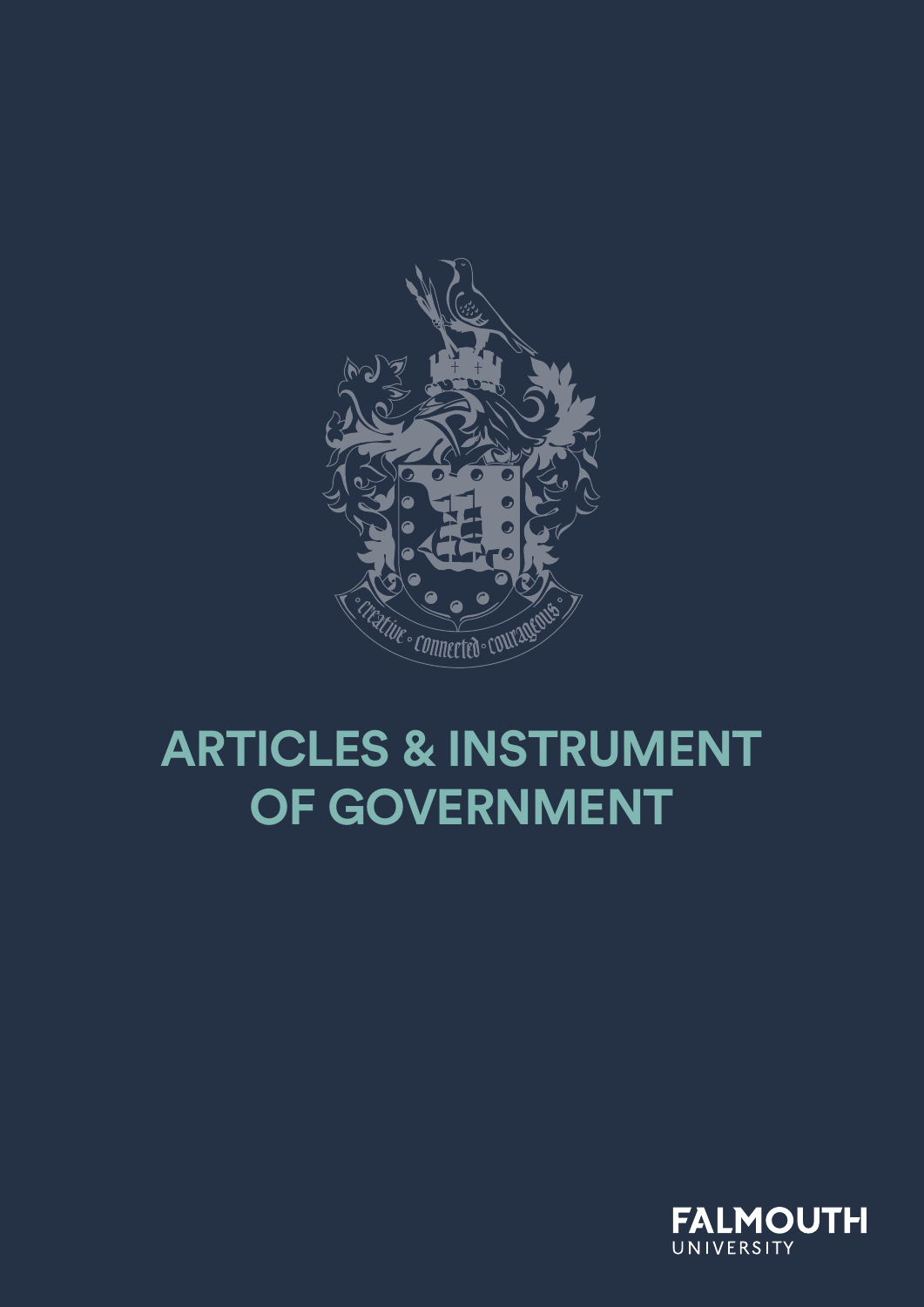# **ARTICLES OF GOVERNMENT**

In exercise of the powers conferred upon it by Section 125 of the Education Reform Act 1988, the Falmouth University Higher Education Corporation makes the following Articles of Government in accordance with which Falmouth University shall be conducted:

# **1 INTERPRETATION**

1.1 In these Articles, the following words and expressions shall have the meanings indicated in this paragraph:

"**the Academic Board**" means the Academic Board of the University constituted in accordance with the Articles;

"**the Act**" means the Education Reform Act 1988 as amended from time to time;

"**the appointing authority**" means the Corporation unless otherwise specified;

"**the Articles**" means the Articles of Government in accordance with which the University is conducted;

"**the Board of Governors**" means the members of the Corporation;

"**the Corporation**" means Falmouth University Higher Education Corporation;

"**the Instrument**" means the Instrument of Government of the Corporation

"**the Secretary**" means the person appointed to the office of the Secretary to the Board of Governors under the Articles;

"**the Secretary of State**" means the Secretary of State for Education. "**the University**" means Falmouth University conducted by the Corporation; and

"**the Vice-Chancellor**" means the Principal of the University.

## **2 CONDUCT OF THE UNIVERSITY**

2.1 The University shall be conducted in accordance with the provisions of the Education Acts, 1944 to 1993, any subsequent Educations Acts, any relevant regulations, orders or directions made by the Secretary of State, or by the Privy Council and subject thereto, in accordance with the provisions of the Instrument, these Articles and any rules or bye-laws made under these Articles.

# **3 RESPONSIBILITIESOF THE BOARD OF GOVERNORS, VICE-CHANCELLOR AND ACADEMIC BOARD**

## **The Board of Governors**

- 3.1 The Board of Governors shall be responsible for:
	- 3.1.1 the determination of the educational character and mission of the University and for oversight of its activities;
	- 3.1.2 the effective and efficient use of resources, the solvency of the University and the Corporation and for safeguarding their assets;
	- 3.1.3 approving annual estimates of income and expenditure;
	- 3.1.4 the appointment, performance, suspension, dismissal, and pay and conditions of service arrangements for the Vice-Chancellor; and
	- 3.1.5 approving a framework for the pay and conditions of service of all other staff.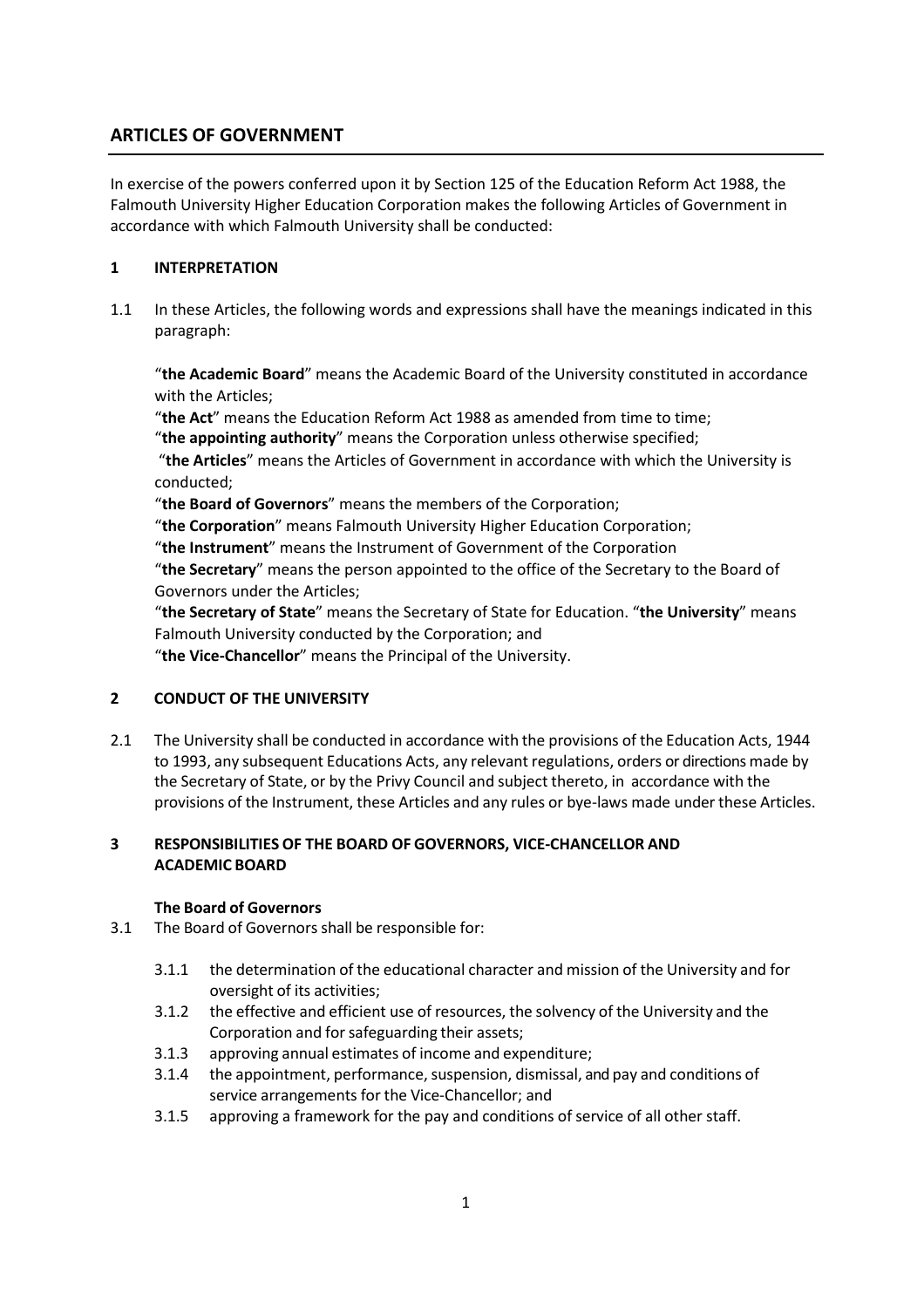# **The Vice-Chancellor**

- 3.2 Subject to the responsibilities of the Board of Governors, the Vice-Chancellor shall be the Chief Executive of the University, and shall be responsible for:
	- 3.2.1 making proposals to the Board of Governors about the educational character and mission of the University, and for implementing the decisions of the Board of Governors;
	- 3.2.2 the organisation, direction and management of the University and leadership of the staff;
	- 3.2.3 appointment, assignment, grading, performance, suspension, dismissal, and determination – within the framework approved by the Board of Governors – of the pay and conditions of service of staff;
	- 3.2.4 the determination, after consultation with the Academic Board, of the University's academic activities, and for the determination of its other activities;
	- 3.2.5 preparing annual estimates of income and expenditure, for consideration by the Board of Governors, and for the management of budget and resources, within the estimates approved by the Board of Governors; and
	- 3.2.6 the maintenance of student discipline and, within the rules and procedures provided for within these Articles, for the suspension or expulsion of students on disciplinary grounds and for implementing decisions to expel students for academic reasons.

# **The Academic Board**

- 3.3 There shall be an Academic Board of the University, whose membership shall be set out in rules or bye-laws approved by the Board of Governors.
- 3.4 Subject to the provisions of these Articles, to the overall responsibility of the Board of Governors, and to the responsibilities of the Vice-Chancellor, the Academic Board shall be responsible for:
	- 3.4.1 general issues relating to the research, scholarship, teaching and courses at the University, including criteria for the admission of students; the appointment and removal of internal and external examiners; policies and procedures for assessment and examination of the academic performance of students; the content of the curriculum; academic standards and the validation and review of courses; the procedures for the award of qualifications and honorary academic titles; and the procedures for the expulsion of students for academic reasons. Such responsibilities shall be subject to the requirements of validating and accrediting bodies;
	- 3.4.2 considering the development of the academic activities of the University and the resources needed to support them and for advising the Vice-Chancellor and the Board of Governors thereon; and
	- 3.4.3 advising on such other matters as the Board of Governors or the Vice-Chancellor may refer to the Academic Board.
- 3.5 The membership, quorum and conduct of meetings of the Academic Board shall be determined in the Terms of Reference approved periodically by the Academic Board and Board of Governors. The Terms of Reference shall be lodged with the Secretary of the Board of Governors for inspection.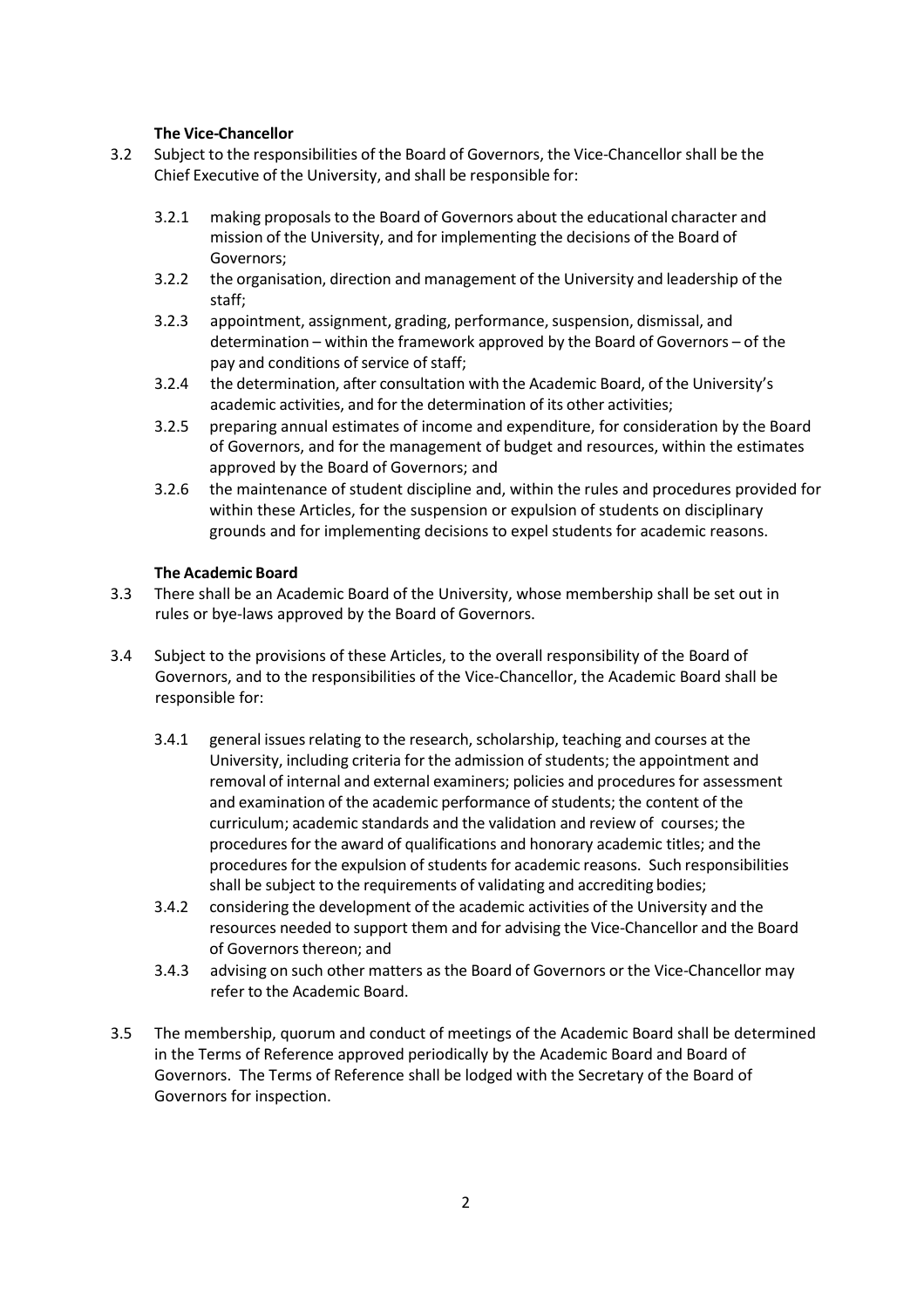# **4 DELEGATION OF FUNCTIONS AND COMMITTEES**

- 4.1 Subject to the following provisions of this Article, the Board of Governors may establish committees for any purpose or function, other than those assigned elsewhere in these Articles to the Vice-Chancellor or to the Academic Board, and may delegate powers to such committees or to the Chair of the Board of Governors or to the Vice-Chancellor.
- 4.2 The members of the committee or committees shall be drawn from the Board of Governors.
- 4.3 The Board of Governors may permit such committees to include persons who are not members of the Board of Governors. Such members would not have voting rights.
- 4.4 The Board of Governors shall not delegate the following:
	- 4.4.1 the determination of the educational character and mission of the University;
	- 4.4.2 the approval of the annual estimates of income and expenditure;
	- 4.4.3 ensuring the solvency of the University and the Corporation and the safeguarding of their assets;
	- 4.4.4 the appointment or dismissal of the Vice-Chancellor; or
	- 4.4.5 the varying or revoking of these Articles.

# **5 APPOINTMENT OF MEMBERS OF THE BOARD OF GOVERNORS**

5.1 The procedures for determination of membership numbers, appointments to the Board of Governors, tenure of office of members of the Board of Governors, and for the election of Chair and Deputy Chair of the Board of Governors are determined in the Instrument of Government.

## **6 APPOINTMENT OF THE VICE-CHANCELLOR**

- 6.1 The Board of Governors shall appoint a Vice-Chancellor.
- 6.2 Upon the occurrence of a vacancy or expected vacancy for the post of Vice-Chancellor, the post shall be advertised nationally.

## **7 APPOINTMENT OF THE SECRETARY TO THE BOARD OF GOVERNORS**

7.1 The Board of Governors shall appoint a Secretary to the Board of Governors.

## **8 PROCEDURES FOR MEETINGS OF THE BOARD OF GOVERNORS**

## **Quorum**

8.1 The quorum for meetings of the Board of Governors shall be six members of whom four shall be independent members. If a meeting is quorate, but less than half the members present are independent members, a majority of the independent members present shall be able to require that a decision be deferred to the next meeting. No decision shall be deferred more than once under this provision.

## **Conduct of meetings**

8.2 The conduct of meetings shall be determined in the Statement of Primary Responsibilities for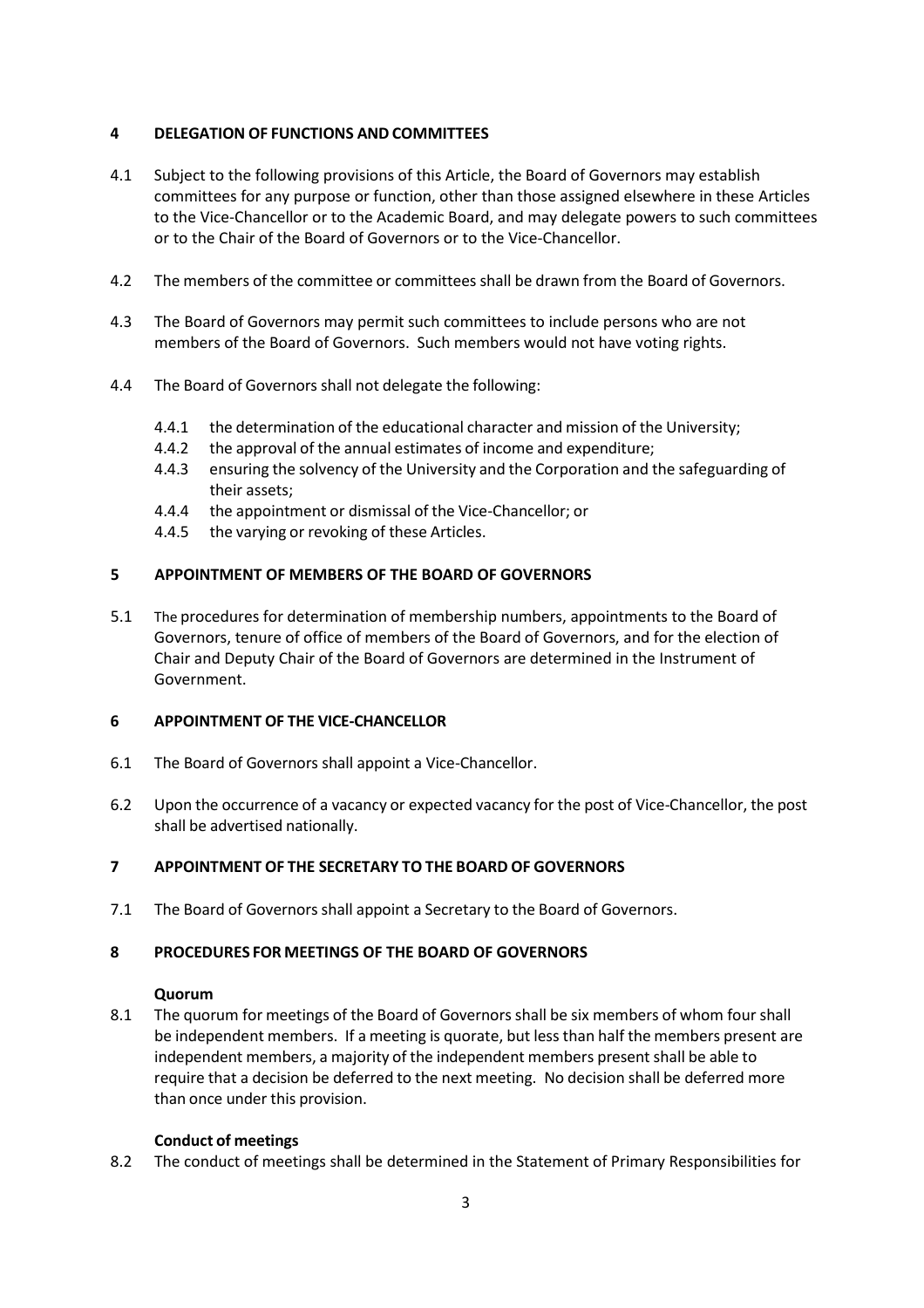the Board of Governors, approved annually by the Board of Governors. The Statement of Primary Responsibilities shall be lodged with the Secretary of the Board of Governors for inspection.

#### **Proxies**

- 8.3 An independent member may empower another independent member of the Board with his/her proxy if unable to attend a particular meeting of the Board.
- 8.4 Members of the Board of Governors shall not be bound in their speaking and voting by mandates given to them by other bodies or persons, except where acting as a proxy for another member.

#### **9 CONDUCT OF STAFF**

9.1 The Board of Governors shall ensure there are suitable arrangements in place with respect to policies and procedures for the performance, conduct, discipline, dismissal, suspension and grievance of all staff.

#### **Academic Freedom**

9.2 In approving rules under Article 9.1, the Board of Governors shall have regard to the need to ensure that academic staff have freedom within the law to question and test received wisdom, and to put forward new ideas and controversial or unpopular opinions, without placing themselves in jeopardy of losing their jobs or any privileges they may have at the University.

#### **Representation of Views**

9.3 The Board of Governors shall ensure that there are suitable arrangements for enabling members of staff and students of the University to raise issues or matters of proper concern to them at all levels in the University.

## **10 SUSPENSION OR DISMISSAL OF STAFF**

10.1 Procedures for the suspension or dismissal of staff, and for the consideration of appeals against dismissal shall be specified in the Disciplinary Policy approved by the Board of Governors after consultation with staff. The Policy includes rights of representation and rights of appeal.

## **11 STUDENTS**

- 11.1 A students' union shall conduct and manage its own affairs and funds in accordance with a constitution approved by the Board of Governors and shall present audited accounts annually to the Board of Governors. No amendment to or rescission of that constitution, in part or in whole, shall be valid unless and until approved by the Board of Governors.
- 11.2 In exercise of their responsibilities under Article 3.4.1 the Academic Board, after consultation with the Board of Governors and representatives of the students, shall determine policies and procedures for the admission, suspension and expulsion of students, and for dealing with student complaints and academic appeals.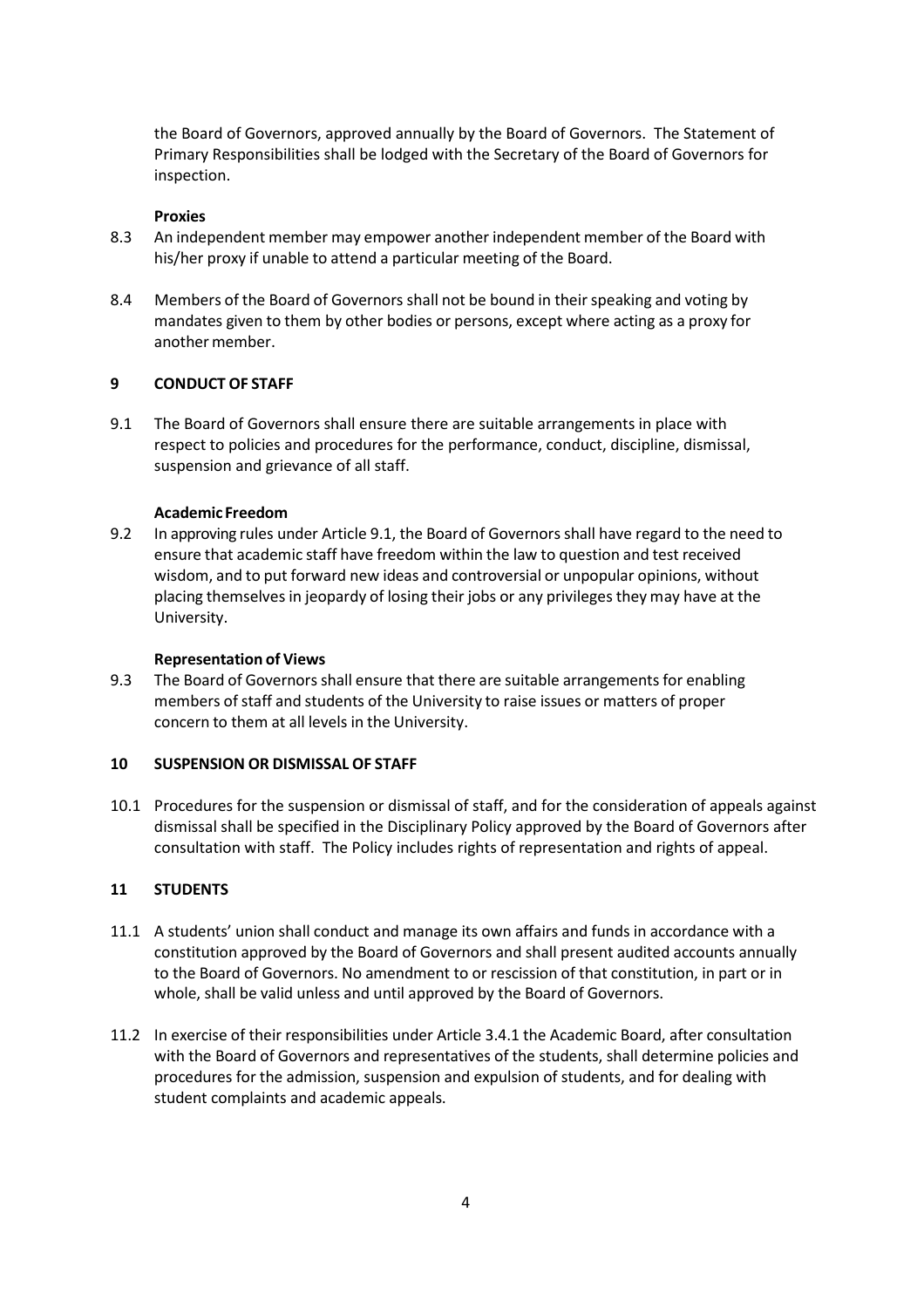#### 12 **FINANCIAL MATTERS**

#### **Fees**

12.1 The Board of Governors shall determine the tuition and other fees payable to the Corporation (subject to any terms and conditions attached to grants, loan or other payments paid or made by the appropriate Higher Education Funding Council).

#### **Accounts Estimates and Audits**

- 12.2 The Board of Governors shall keep accounts and records, and appoint auditors in accordance with the provisions of the Act.
- 12.3 Annual estimates of income and expenditure shall be prepared by the Vice-Chancellor for consideration and approval of the Board of Governors.

#### **13 RULES AND BYE-LAWS**

13.1 The Board of Governors shall have power to make rules and bye-laws concerning such matters with regard to the government and conduct of the University as it shall think fit. Such rules and bye-laws shall be subject to the provisions of these Articles.

#### **14 COPIES OF ARTICLES, RULES AND BYE-LAWS**

14.1 A copy of these Articles, and any rules or bye-laws, shall be given to every Governor and shall be published and available for inspection to every member of staff and every student.

#### **15 AMENDMENTS OF ARTICLES**

15.1 These Articles may be amended or replaced by a resolution of the Corporation either with the approval of the Privy Council or as required by the Privy Council, after consultation with the Corporation, in accordance with Section 125 of the Act.

#### **16 DATE OF ARTICLES**

16.1 These Articles (approved by the Board of Governors on 13 July 2018) shall come into operation on 23 July 2018, as authorised by the Privy Council.

75 G · Tooky **Date:** 13 July 2018 Signed: Chris Pomfret (Chair **Date:** 13 July 2018Signed: Dr Robin Kirby (Secretary)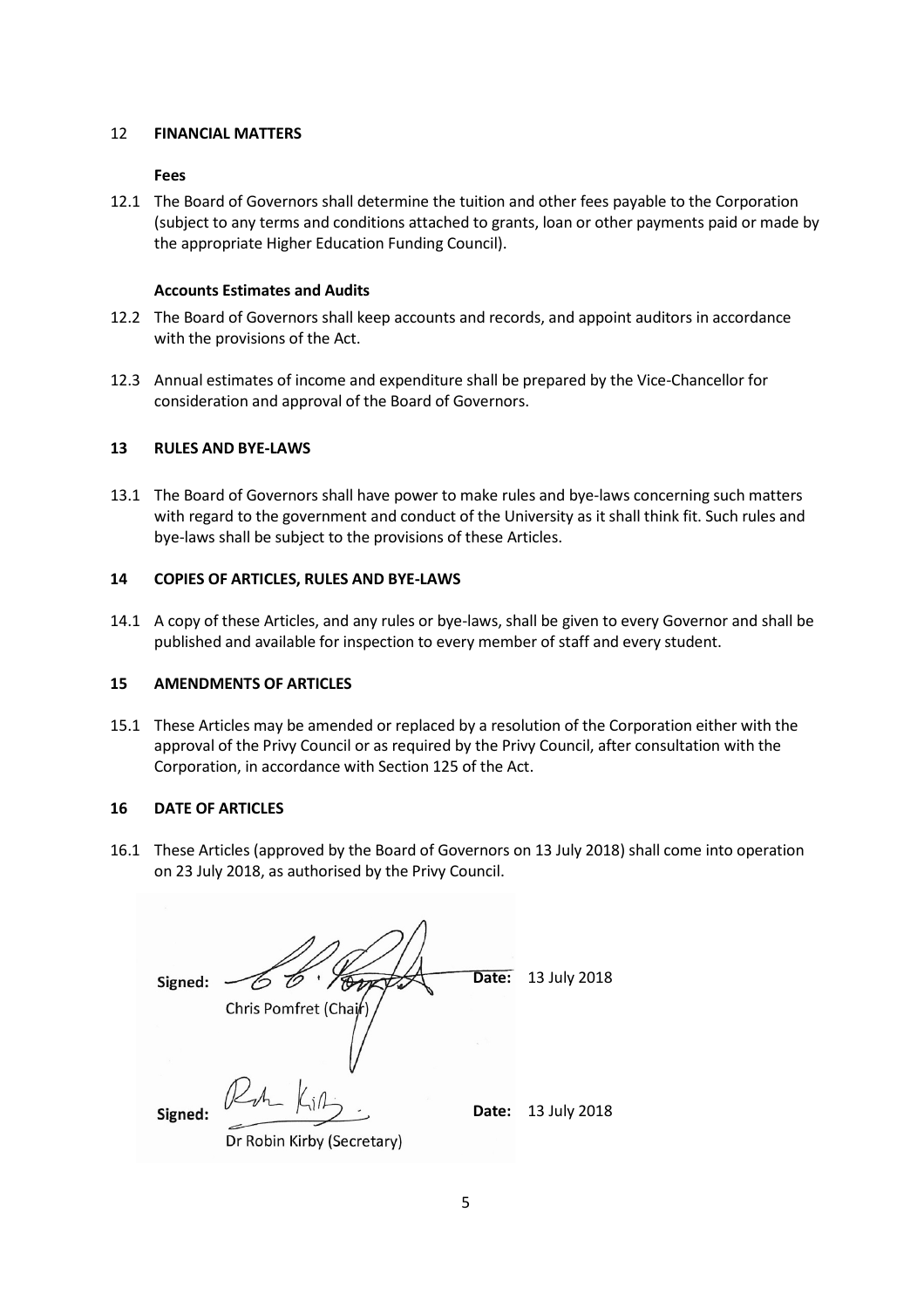# **INSTRUMENT OF GOVERNMENT**

# **1 INTERPRETATION**

1.2 In this Instrument words and expressions shall have the meanings ascribed to them in paragraph 1 of the Articles of Government made by the Privy Council on 26 April 1993, and amended on 15 July 1995 and 30 November 2004.

# **2 NAME OF THE CORPORATION**

2.1 The Board of Governors may, by resolution, change the name of the Corporation, with the consent of the Privy Council.

# **3 MEMBERSHIP OF THE BOARD OF GOVERNORS**

- 3.1 The Board of Governors shall consist of;
	- 3.1.1 not less than twelve and not more than twenty-four members appointed in accordance with the following provisions; and
	- 3.1.2 the Vice-Chancellor, unless they elect not to be a member.
- 3.2 Of the appointed members:
	- 3.2.1 up to thirteen shall be independent members;
	- 3.2.2 up to two may be academic staff at the University nominated by the Academic Board and up to two may be students of the University nominated by the students thereof; and
	- 3.2.3 at least one and not more than nine shall be co-opted members nominated by members of the Board of Governors who are not co-opted members.
		- a) The co-opted member shall be a person who has experience in the provision of education.
- 3.3 Independent members shall be persons appearing to the appointing authority to have experience of, and to have shown capacity in, industrial, commercial or employment matters or the practice of any profession.
- 3.4 A person (other than a person appointed in pursuance of sub-paragraph 3.2.2 above) who is:
	- 3.4.1 employed at the University (whether or not as a member of academic staff);
	- 3.4.2 a full-time student at the University; or
	- 3.4.3 an elected member of any local authority,

is not eligible for appointment as a member of the Board of Governors otherwise than as a coopted member.

- 3.5 For the purposes of this paragraph, a person who is not for the time being enrolled as a student at the University shall be treated as such a student during any period when they has been granted leave of absence from the University for the purposes of study or travel or for carrying out the duties of any office held by them in the Students' Union at the University.
- 3.6 It shall be for the appointing authority to determine any question as to whether any person is qualified in accordance with the preceding provisions of this paragraph for appointment as a member of the Board of Governors of any description or category.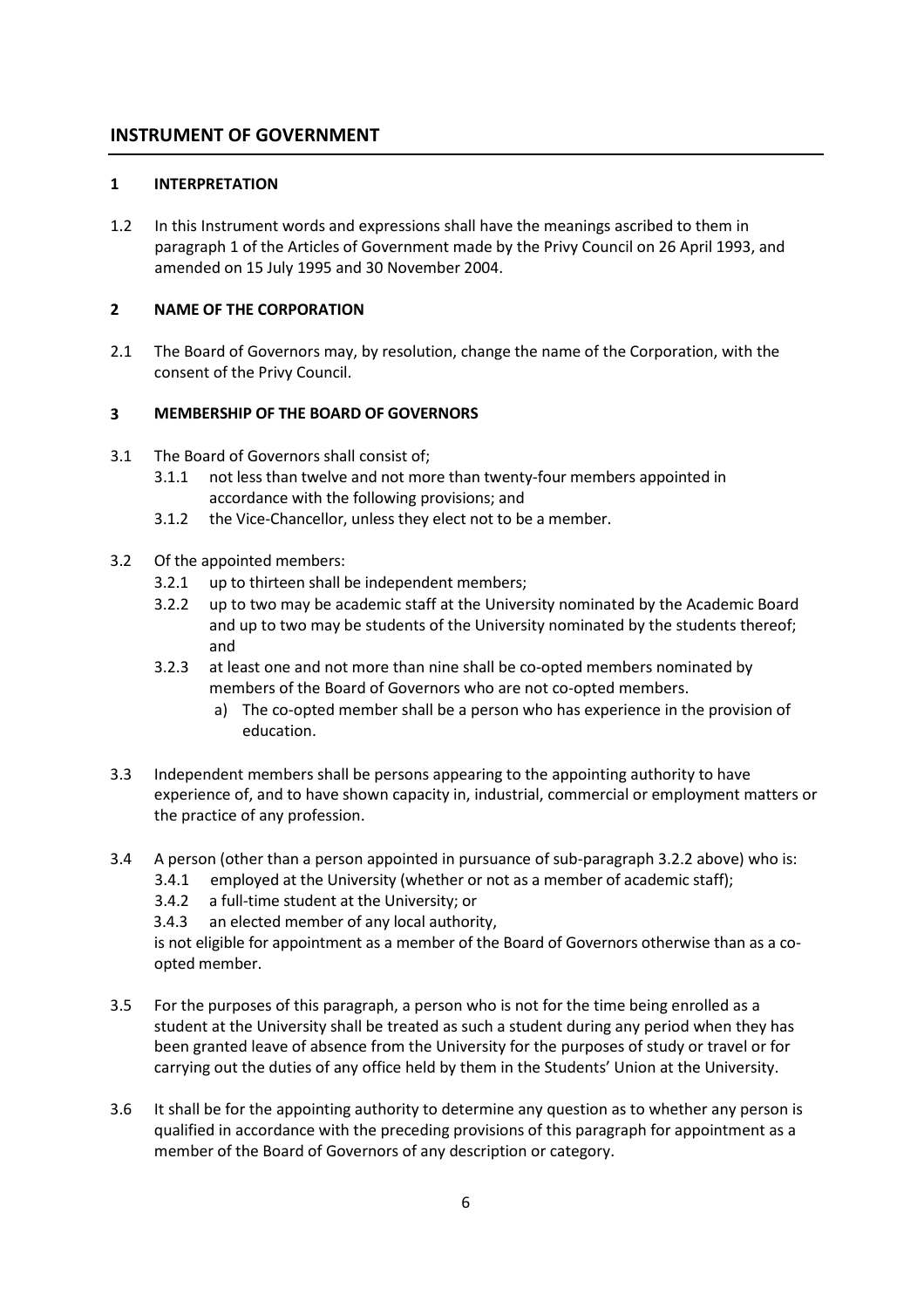# **4 DETERMINATION OF MEMBERSHIP NUMBERS**

- 4.1 The Board of Governors shall make a determination with respect to their membership numbers.
- 4.2 Such a determination shall fix the number of members of each variable category of which the Board of Governors are to consist, subject to the limits applicable in relation to that category in accordance with paragraph 3.2 above.
- 4.3 In making such a determination, the Board of Governors shall secure that at least half of all the members of the Board of Governors, when constituted in accordance with the determination, will be independent members.
- 4.4 Such a determination shall not have effect so as to terminate the appointment of any person who is a member of the Board of Governors at the time when it takes effect.
- 4.5 Such a determination may be varied by a subsequent determination.

# **5 APPOINTMENT OF MEMBERS OF THE BOARD OF GOVERNORS**

- 5.1 Subject to the provisions of section 124C of the Act, no appointment of members of the Board of Governors may be made before the first determination of the membership in accordance with paragraph 4.1 above takes effect.
- 5.2 The Board of Governors is the appointing authority in relation to the appointment of any member of the Board of Governors other than an independent member.
- 5.3 The current independent members of the Board of Governors are the appointing authority in relation to the appointment of any independent member.
- 5.4 Where a vacancy of an independent member of the Board of Governors arises from any existing independent member ceasing to hold office on the expiry of their term of office, their successor shall not be appointed more than six months before the expiry of that term.
- 5.5 If the number of independent members of the Board of Governors falls below the number needed in accordance with the Articles for a quorum, the Secretary of State is the appointing authority in relation to the appointment of such a number of independent members as is required for a quorum.

## **6 TENURE OF OFFICE OF MEMBERS OF THE BOARD OF GOVERNORS**

- 6.1 The Board of Governors shall determine the period of office of members in each of the variable categories set out in paragraph 3.2 above. Such members shall hold and vacate office in accordance with the terms of their appointment and shall, on ceasing to be a member on completion of their period of office, be eligible for reappointment.
- 6.2 A member of the Board of Governors may at any time by notice in writing to the Secretary resign their office, which will become vacant from the date of receipt of the notice or date of resignation specified whichever shall be the later.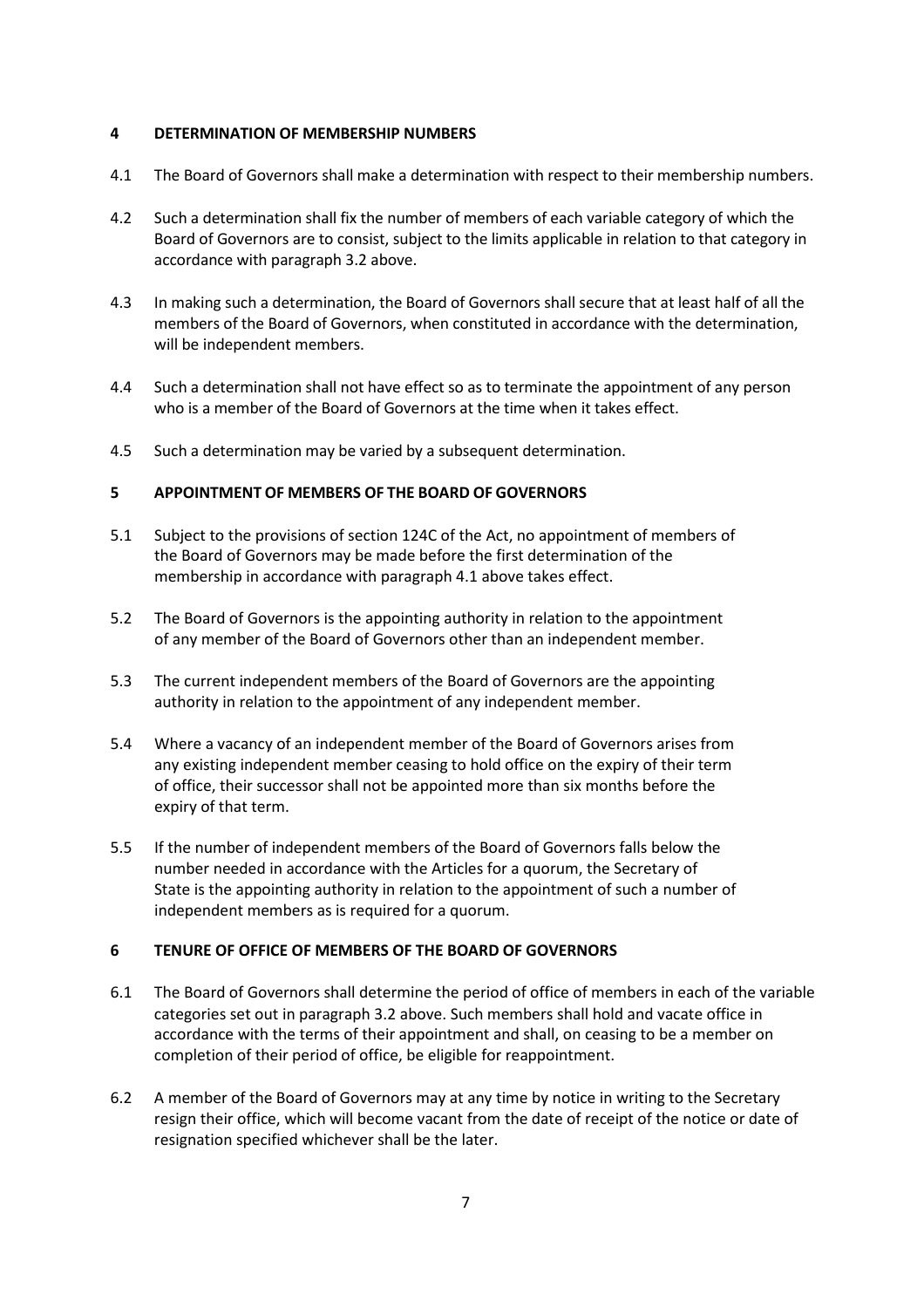- 6.3 If at any time the Board of Governors is satisfied that any member of the Board of Governors:
	- 6.3.1 has been absent from meetings of the Board of Governors for a period of twelve months without the permission of the Board of Governors; or
	- 6.3.2 is unable or unfit to discharge the functions of a member,

the Board of Governors may by notice in writing to that member remove them from office; and thereupon the office shall become vacant.

6.4 Where a member of the Board of Governors appointed as an Academic Board nominee or a student nominee, or a member of staff or student appointed as a co-opted member of the Board of Governors, ceases to be a member of staff or a student of the University, as the case may be, his/her office shall thereupon become vacant.

## **7 ELECTION OF CHAIR AND DEPUTY CHAIR**

- 7.1 On occurrence of a vacancy of the Chair or Deputy Chair, the Board of Governors shall at their first meeting or as soon as possible thereafter elect a new Chair or a Deputy Chair.
- 7.2 In order to be eligible for election as Chair or Deputy Chair the member shall be an independent member.
- 7.3 If both the Chair and Deputy Chair are absent from any meeting of the Governors, the Governors present shall choose one of their membersto act as Chair at the meeting before any other business is transacted.
- 7.4 The Chair and Deputy Chair shall, if willing, hold office until the termination of their Governorship.

# **8 OFFICERS**

8.1 The Board of Governors shall appoint from among their members any officers which the Board may determine.

## **9 ALLOWANCES**

9.1 The Board of Governors shall determine any allowances to be paid to members of the Board of Governors.

## **10 SEAL OF CORPORATION**

- 10.1 The application of the seal of Corporation shall be authenticated by the signature of the Chair of the Board of Governors or some other independent member authorised generally or specifically by the Board of Governors to act for that purpose, together with that of any other independent member of the Board of Governors.
- 10.2 The Corporation Seal shall be held under secure arrangements by the Secretary.

# **11 COPIES OF INSTRUMENT OF GOVERNMENT**

11.1 Copies of the Instrument of Government shall be provided to each member of the Board of Governors.